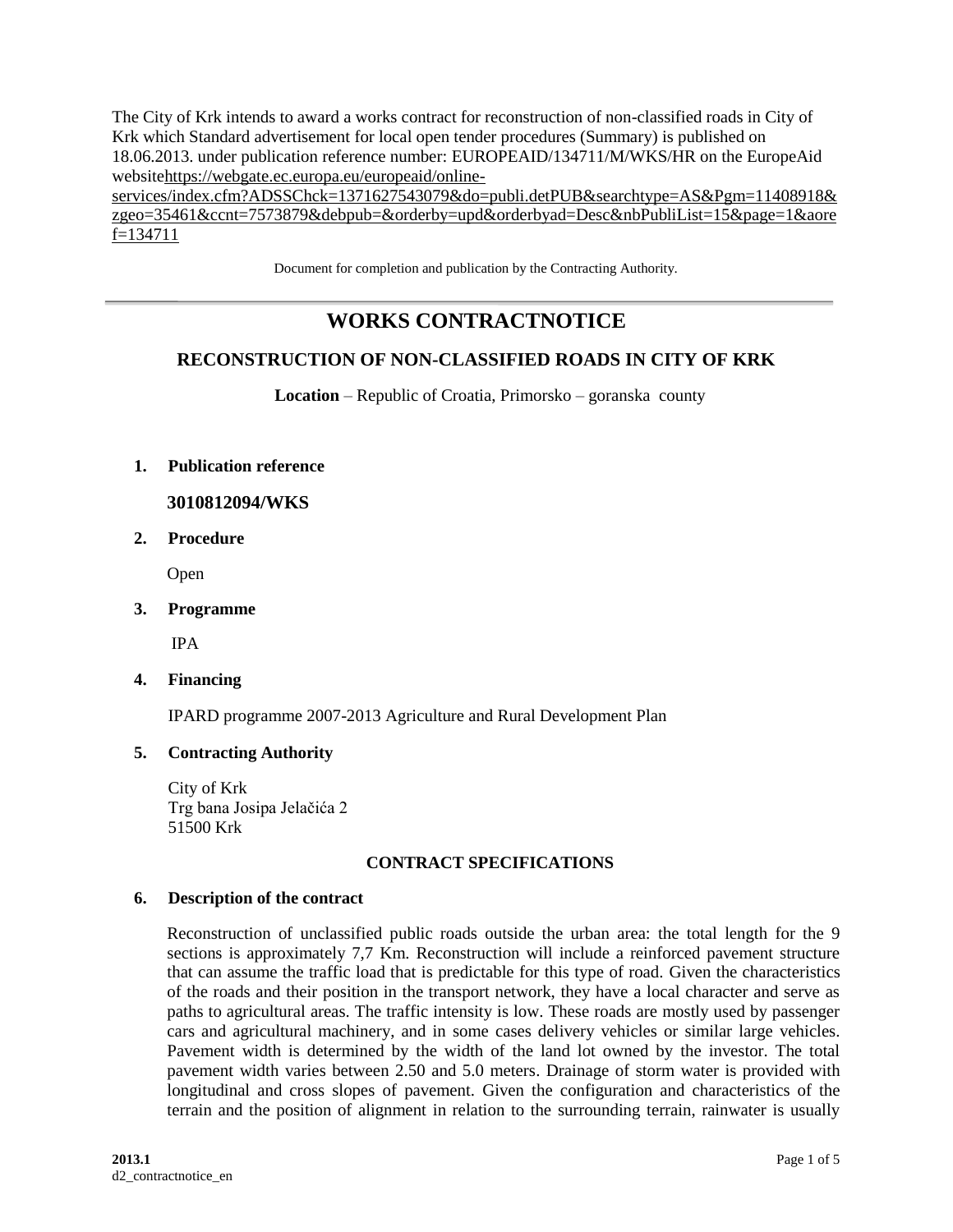emitted into the ground.

# **7. Number and titles of lots**

no, one lot only

## **TERMS OF PARTICIPATION**

#### **8. Eligibility and rules of origin**

Participation is open to all legal persons participating either individually or in a grouping (consortium) of tenderers which are established in a Member State of the European Union or in a country or territory of the regions covered and/or authorised by the specific instruments applicable to the programme under which the contract is financed (see also heading 22 below). All works, supplies and services under this contract must originate in one or more of these countries. Participation is also open to international organisations. The participation of natural persons is directly governed by the specific instruments applicable to the programme under which the contract is financed.

## **9. Grounds for exclusion**

Tenderers must submit a signed declaration, included in the Tender Form for a Works Contract, to the effect that they are not in any of the situations listed in point 2.3.3 of the **Practical Guide to contract procedures for EU external actions.**

#### **10. Number of tenders**

Tenderers may submit only one tender per lot. Tenders for parts of a lot will not be considered. Any tenderer may state in its tender that it would offer a discount in the event that its tender is accepted for more than one lot. Tenderers may not submit a tender for a variant solution in addition to their tender for the works required in the tender dossier.

#### **11. Tender guarantee**

Tenderers must provide a tender guarantee of 9.043,05 euros when submitting their tender. This guarantee will be released to unsuccessful tenderers once the tender procedure has been completed and to the successful tenderer(s) upon signature of the contract by all parties.

#### **12. Performance guarantee**

The successful tenderer will be asked to provide a performance guarantee of 10% of the amount of the contract at the signing of the contract. This guarantee must be provided together with the return of the countersigned contract no later than 30 days after the tenderer receives the contract signed by the Contracting Authority. If the selected tenderer fails to provide such a guarantee within this period, the contract will be void and a new contract may be drawn up and sent to the tenderer which has submitted the next cheapest compliant tender.

#### **13. Information meeting and/or site visit**

The tenderer is strongly advised, but not obliged to attend the clarification meeting and to visit and inspect the site of the works and its surroundings for the purpose of assessing, at his own responsibility, expense and risk, factors necessary for the preparation of his tender and the signing of the contract for the works.

An optional information meeting on 15/07/2013 at 10:00 and a site visit on 15/07/2013 at 12:00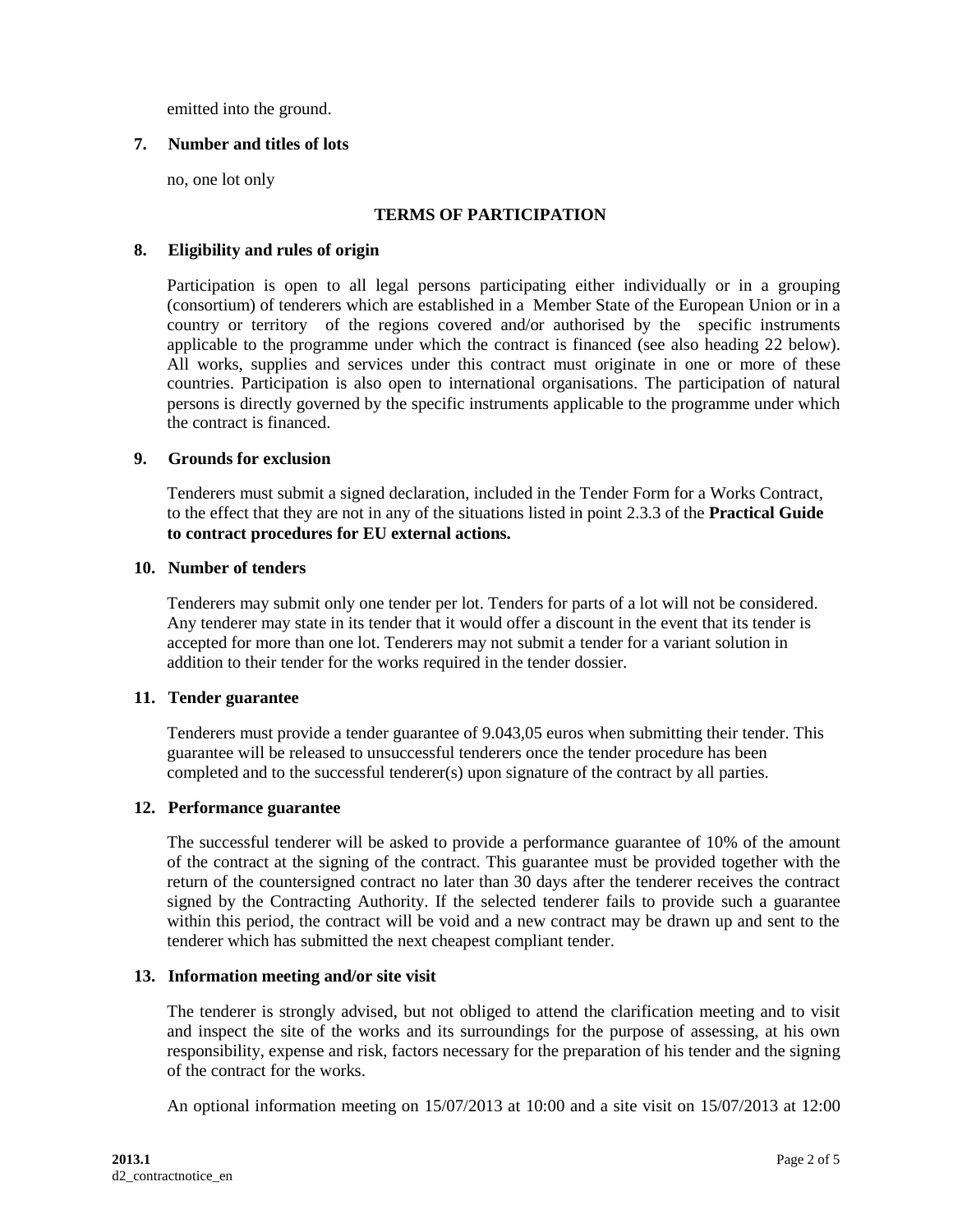will be held at, at 12:00 will be held at, City of Krk, Trg bana Josipa Jelačića 2, 51500 Krk, contact person: Čedomir Miler, deputy mayer, to confirm attendance.

## **14. Tender validity**

Tenders must remain valid for a period of 90 days after the deadline for submission of tenders.

## **15. Period of implementation of tasks**

9 months.

## **SELECTION AND AWARD CRITERIA**

## **16. Selection criteria**

## **The minimum qualifying criteria for the sole tenderer include**:

## *Economic and financial capacity of candidate:*

- a) The average annual turnover of the tenderer in the last 3 years must be equal to or exceeding 904.304,82 EUR and at least 316.506,69 EUR in each year.
- b) Tenderer must have access to sufficient credit and other financial facilities to cover the required cash flow for the duration of the contract. In any case, the amount of credit available must exceed the equivalent of: 452.152,41 EUR

#### *Technical and professional capacity of candidate:*

- a) Tenderer must be a registered firm or natural person legally capable of carrying out the specified works.
- b) Tenderer must carry out at least 70% of the contract works by his own resources (equipment, materials, human and financial resources)
- c) Tenderer must have approval for the performance of construction in accordance with Act on architectural and engineering services and activities in physical planning and building (OG 152/08, 49/11) – *Group "G"*
- d) Tenderers key personnel:
	- 1 site engineer, civil engineer, 3 years of relevant working experience and appropriate qualifications in accordance with the Act on Architectural and Engineering services and activities in Physical Planning and building (OG 152/08, 49/11))
- e) All key personnel to be mobilised for this project must have appropriate experience and proven qualifications relevant to works of a similar nature to this project as it is specified in the Tender Dossier, volume 1, section 1. Instruction to tenderers, sub-clause 12.1.9.
- f) Tenderer, as a main works contractor, must have successfully completed 2 projects of the same nature and complexity comparable to the works concerned by the tender over the last five (5) years.

# **The minimum selection criteria for Joint venture/ consortium include:**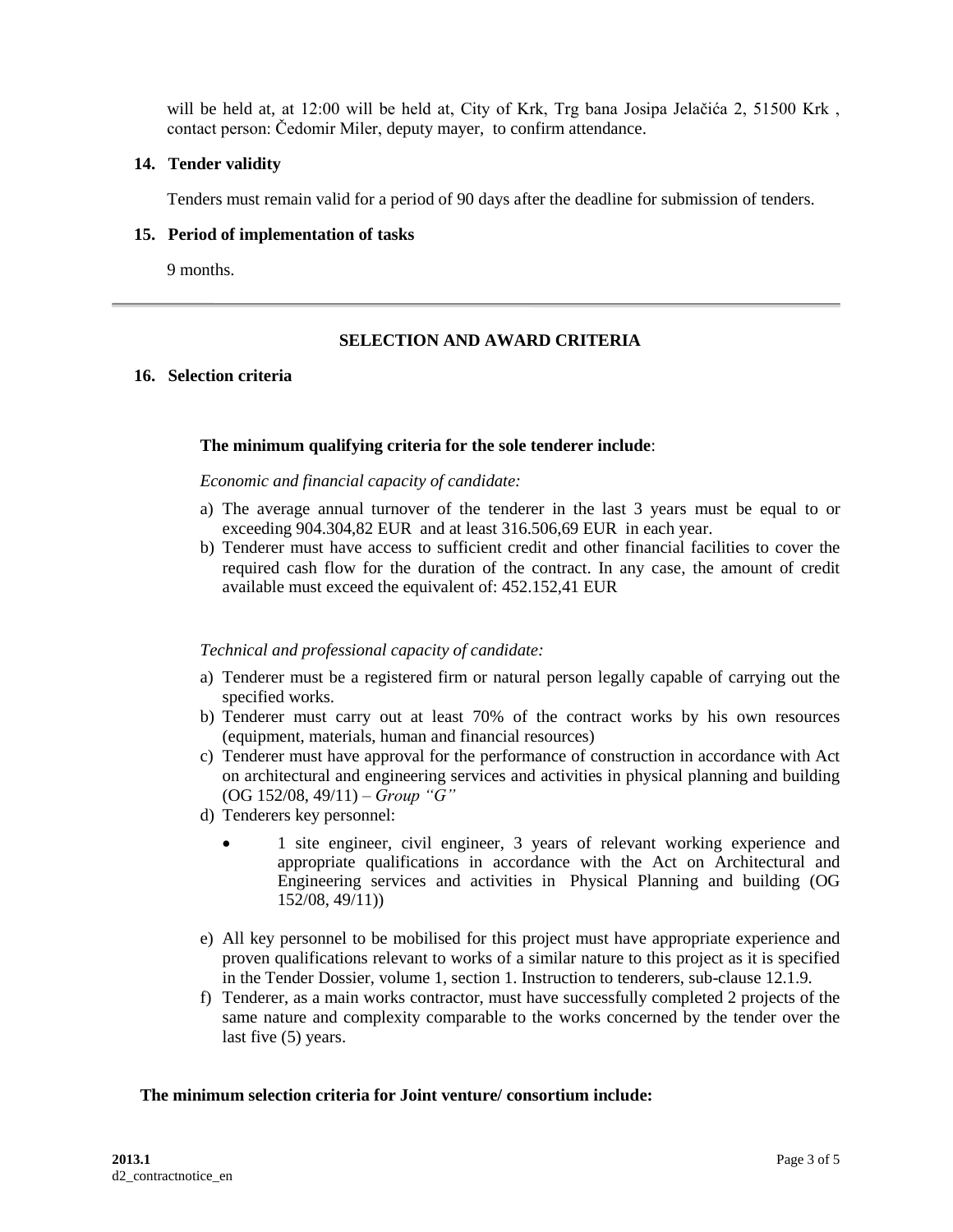## *Economic and financial capacity of candidate:*

- a) The average annual turnover of the Leader of consortium/Joint venture in the last 3 years must be equal to or exceeding 271.291,45 EUR but not less than 113.038,10 EUR in each year.
- b) The average annual turnover of the consortium/joint venture in the last 3 must be equal to or exceeding 904.304,82 EUR and at least 316.506,69 EUR in each year.
- c) Tenderer must have access to sufficient credit and other financial facilities to cover the required cash flow for the duration of the contract. In any case, the amount of credit available must exceed the equivalent of: 452.152,41 Eur

# *Technical and professional capacity of candidate:*

- a) Tenderer must be a registered firm or natural person legally capable of carrying out the specified works.
- b) Tenderer must carry out at least 70% of the contract works by his own resources (equipment, materials, human and financial resources)
- c) Tenderer must have approval for the performance of construction in accordance with Act on architectural and engineering services and activities in physical planning and building (OG 152/08, 49/11) – *Group "G"*
- d) Lead member of joint venture/consortium has ability to carry out at least 50% of the contract works by his own means.
- e) Another member of joint venture/consortium must have ability to carry out at least 10% of the contract works by his own means
- f) Tenderers key personnel:
	- 1 site engineer, civil engineer, 3 years of relevant working experience and appropriate qualifications in accordance with the Act on Architectural and Engineering services and activities in Physical Planning and building (OG 152/08, 49/11))
- g) All key personnel to be mobilized for this project must have appropriate experience and proven qualifications relevant to works of a similar nature to this project as it is specified in the Tender Dossier, volume 1, section 1. Instruction to tenderers, sub-clause 12.1.9.
- h) Tenderer, as a main works contractor, must have successfully completed 2 projects of the same nature and complexity comparable to the works concerned by the tender over the last five (5) years

# **17. Award criteria**

Price

# **TENDERING**

## **18. How to obtain the tender dossier**